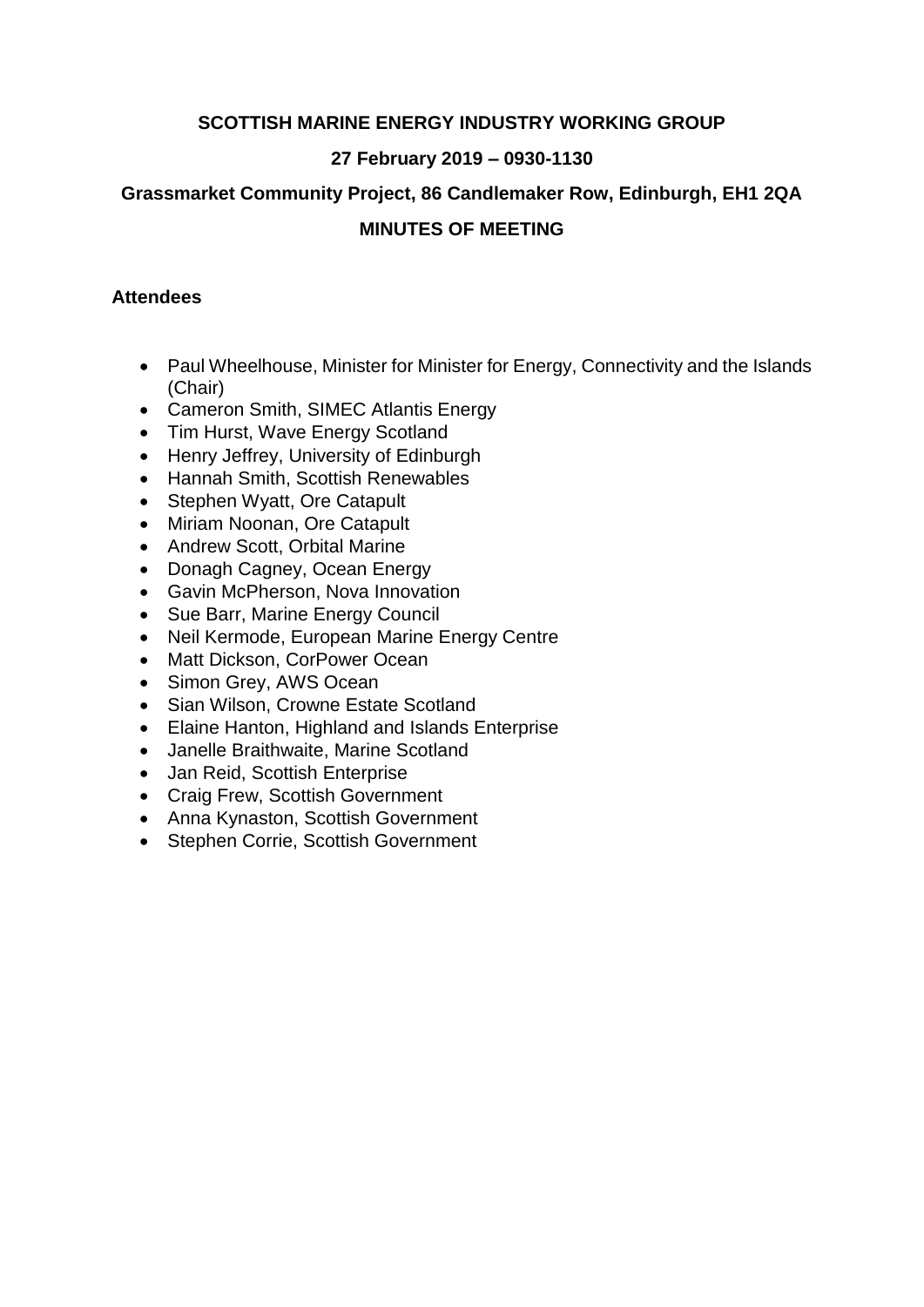### **Welcome and Introductions**

**1**. Apologies had been noted by

- Tony Laing, NSRI
- Gavin Smart, ORE Catapult
- Clodagh McGrath, DP Energy
- Simon de Pietro, DP Energy
- Heikki Paakkinen, Wello
- Patrik Moller, Corpower
- Neil Gordon, Subsea UK
- Simon Robertson, University of Edinburgh
- Seonaid Vass, Scottish Enterprise

1.1. Mr Wheelhouse welcomed Sue Barr from the Marine Energy Council.

1.2. Mr Wheelhouse highlighted the Saltire Tidal Energy Challenge Fund was launched earlier this month and thanked those who provided positive and supportive feedback on the announcement. Mr Wheelhouse highlighted the information session on the 6<sup>th</sup> of March and encouraged those wishing to attend to let officials know.

1.3. Mr Wheelhouse discussed that since Brexit was raised during the course of our last meeting, there is frustratingly still considerable uncertainty surrounding our departure from the EU and our future relationship. Mr Wheelhouse stated that the UK Government urgently needs to provide more clarity on contingency plans for funding of international research and development collaboration in the event of a no deal. Mr Wheelhouse highlighted that Scotland supports the aim of ensuring an appropriate future UK relationship with the EU on Science and Innovation and that's why now, more than ever it's important that the Marine Energy Sector move forward with a common set of priorities to ensure its needs are met.

## **2. Minutes of last meeting**

2.1. An amendment to the minutes from the previous meeting of  $25<sup>th</sup>$  September 2018 was noted. Tim Cornelius had not attended but SIMEC Atlantis were represented by Cameron Smith.

### **ACTION 1: Secretariat to upload finalised minutes from the previous meeting on to the Scottish Government website.**

## **3. Marine Energy Council Update**

3.1. Sue Barr provided an update on the Marine Energy Council revenue support proposals and their recent dialogue with the UK Government.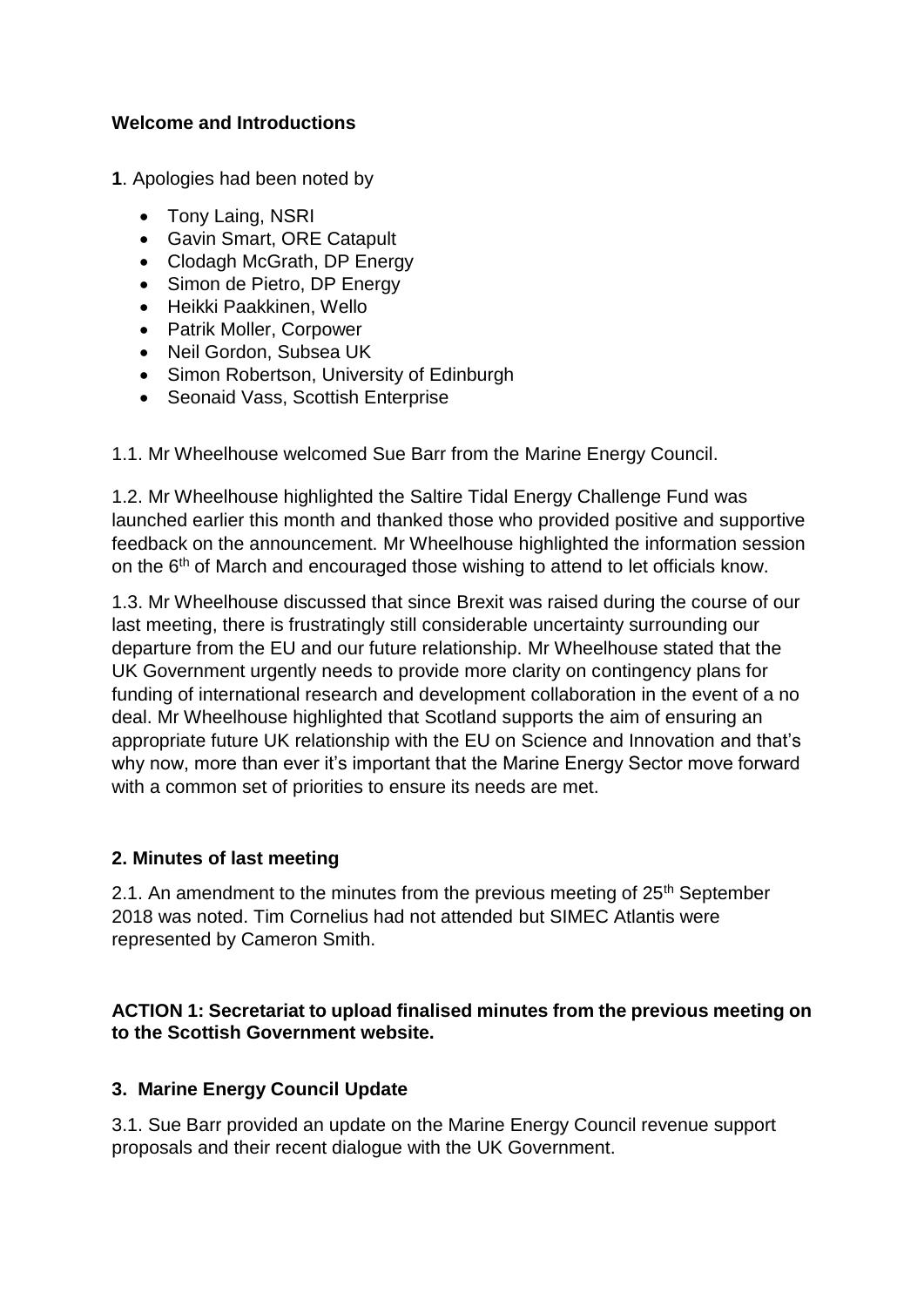3.2. It was questioned if Marine Energy Council (MEC) had the backing of the Treasury and was noted that this was something that MEC hoped that BEIS would support with. MEC will continue to press for a meeting with Treasury to present the proposals directly.

3.3 BEIS have asked the industry to focus on demonstrating the system benefits of Marine renewables and show where the potential for cost reduction exists. It was noted that these issues have been raised previously by Scottish Government and that Scottish Government have tried to support the sector through the ORE Catapult report on collaboration opportunities.

3.4. A number of attendees felt that there while there is support for marine renewables at a Ministerial level in the UK Government, this hasn't translated into meaningful changes in policy on the ground. Scottish and Welsh governments have raised concerns of missing out on the domestic and export potential of Marine renewables and losing out on our technical lead. It was acknowledged that both governments are fighting the corner for marine energy.

3.5. Mr Wheelhouse highlighted that he had recently written to Claire Perry asking for a meeting to discuss support for marine renewables and continues to raise this during regular Ministerial meetings.

3.6. There was a discussion that the demands of the sector should be consistent and it was felt that there was a need to continue to build momentum across the UK as well as reaching out to Europe.

3.7. It was noted that data on domestic supply chains may not be fully up to date and the inward investment opportunities not fully captured. This could support the sector in making a case for revenue support.

3.7. The MEC report is to be published soon and Scottish Renewables would ensure that a finalised copy is circulated.

# **4. ORE Catapult report - Tidal Stream : Opportunities for Collaborative Action**

4.1. Following the last meeting there was agreement that providing more detailed evidence on areas of potential cost reduction in the Tidal Stream sector may add strength to the pitch for revenue support and provide a focus for collaborative action. The ORE Catapult presented the outputs from work they have been undertaking with a number of stakeholders to develop this analysis.

Key points for discussion were.

- What are the timescales for taking forward the collaborative work identified in the ORE report?
- What will the outcome of this work be and how can the results be disseminated?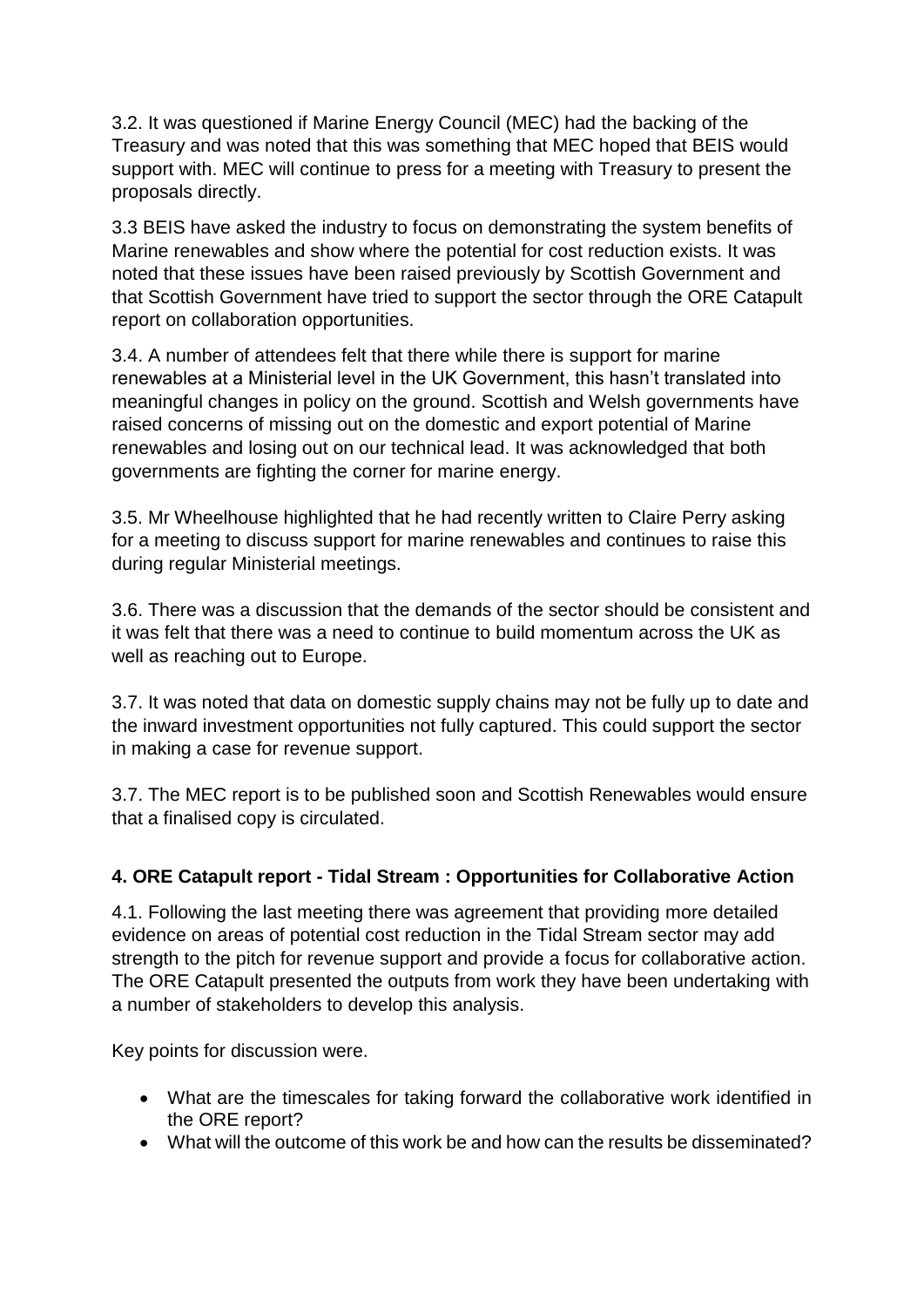4.2. Members noted that although the report focused on tidal stream technologies, R&D activity from the wave sector could also be relevant and that developing connections across sectors could be beneficial. Members noted that concrete actions should be carried forward and knowledge shared within a common forum.

#### **ACTION 2: ORE Catapult to work with Scottish Government to develop a series of quarterly workshops to support knowledge sharing and collaborative action.**

4.3 There was a discussion on whether or not the system benefits of marine energy were perhaps being overstated in the report and that further research was needed to evidence this.

4.4. University of Edinburgh, ORE and MEC said they were all looking into the system benefits of marine energy and agreed to follow up separately to coordinate this activity where possible.

4.5. Neil Kermode highlighted that a standardised approach to measurements and data collection is another area of collaborative action which perhaps didn't come across strongly enough in the report. ORE Catapult agreed to review this and include in the final version of the report if appropriate.

4.6. Andrew Scott noted that a lack of bespoke facilities presents opportunities for new market entrants and first movers to position themselves as global leaders in the manufacture of optimised tidal components and systems, highlighting the importance of technology developers mapping the supply chain opportunities at an early stage.

### **ACTION 3: Scottish Enterprise and Highland & Island Enterprise agreed to pull together information for the Scottish Government on domestic supply chains ahead of the next meeting.**

4.7. Members felt that Scotland does not currently have the facilities required for assembly of large scale devices. It was stated that the costs of standardised manufacturing may not be that far beyond the investment required for R&D or innovation purposes. There was a discussion on the required investment for ports and harbour infrastructure. HIE noted that the industry needed to align and coordinate its needs with wider opportunities for improving harbour infrastructure, for example through the Decommissioning Challenge Fund.

4.8. There was a discussion that marine renewables should focus on competing with other sectors rather than marine companies competing against each other. The sector should also be competing for services such as black start, capacity market and improving grid resilience. There was a discussion around the need to ensure that collaboration didn't result in compromise, given that margins in device design and performance are so small.

## **5. ETIP Ocean Integrated Strategy Update (OEE)**

5.1. Ocean Energy Europe have been working to develop the ETIP Ocean Integrated Strategy and Donagh Cagney from Ocean Energy Europe provided an update of this work.

5.2. The Integrated Strategy will be presented to the European Commission and national governments. It will show what the industry needs from the future EU and national funding calls.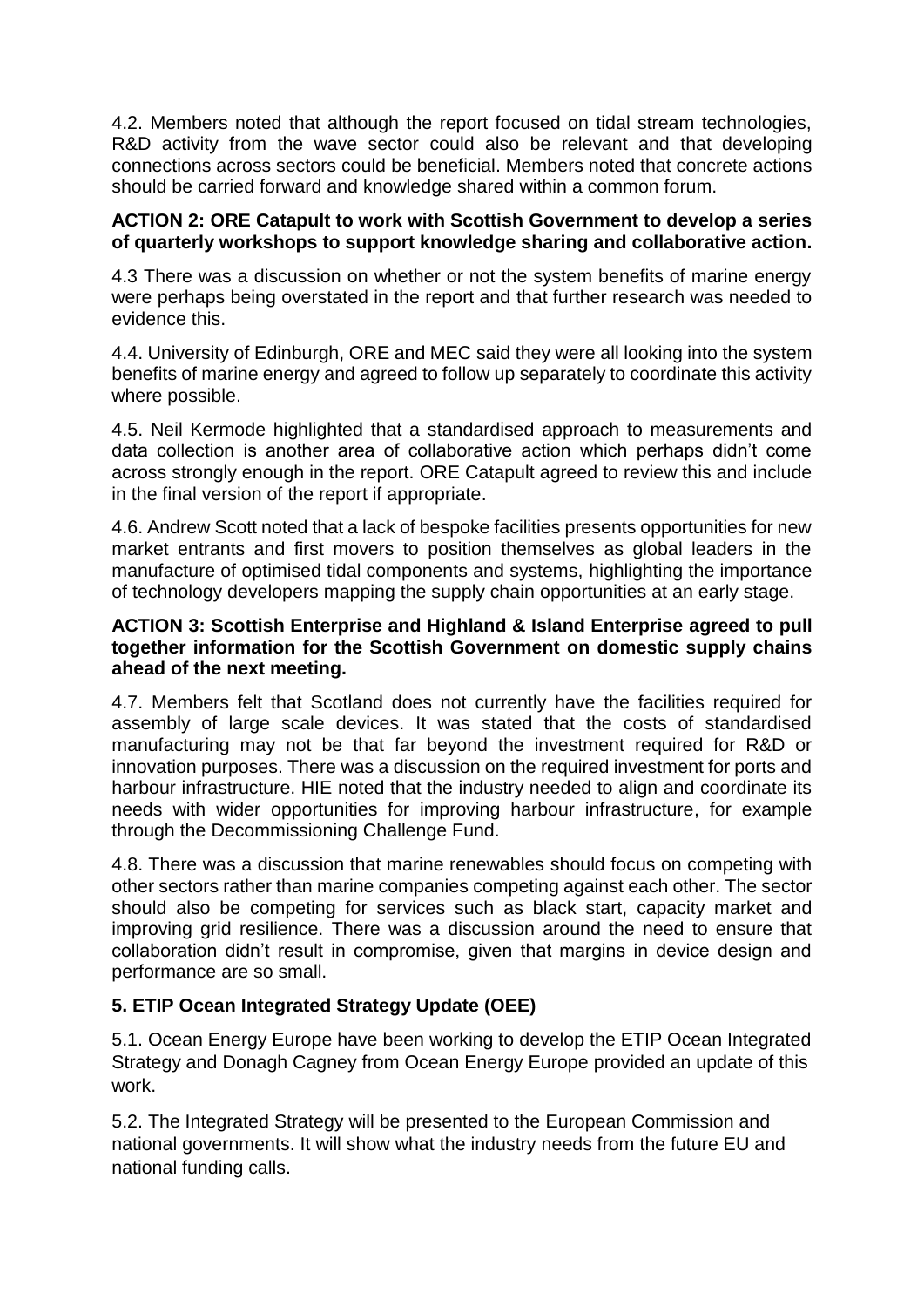5.3. There was a discussion around future European Funding and it was noted that the Innovation Fund is the successor to NER300 and will be available 2020-2030 with more flexibility in the form and drawdown of grant funding. Scottish industry presence on EITP remains strong and provides a good opportunity to influence the future direction of EU support.

5.4 The European Commission are gathering data on best practice on environmental consenting to feed into their draft sectoral marine plan. There was a discussion around the marine consenting process and it was highlighted that Marine Scotland's risk based approach was widely considered as an example of good practice in this area and that Marine Scotland were feeding into these discussions.

5.5. OEE highlighted that the Ocean Energy Europe 2019 Conference will be held at the end of September in Dublin.

# **6. Academic Update**

6.1. Henry Jeffrey provided a short update on research and international activity.

6.2. Henry highlighted a number of forthcoming reports of interest including the IEA 2018 Annual report and 2018 UK Ocean Energy Review.

6.3. Henry highlighted ongoing work across a number of programmes, including work on the time value of energy for the IEA. Early scenario modelling shows that revenues for wave energy are capturing price spikes at times of low wind resource. Next steps on this work are to extend the methodology to consider tidal energy.

6.4 There was a discussion around the need for a coordinating role across the various efforts across the industry to understand and investigate the system benefits of marine energy.

# **7. Wave Energy Scotland Update**

7.1. Tim Hurst provided a short update on activity at the Wave Energy Scotland programme, highlighting two wave energy converters that have been funded to take forward for real sea testing in Summer 2020. Tim also highlighted the progress of a number of projects on the WES power take off programme.

7.2. The group agreed that it was good to see the programme develop.

# **8. AOB**

8.1. There was discussion that Scotland should be promoting itself more prominently as a global leader for marine energy. Members felt that increased media coverage would help to gather public support, although it was noted that the Saltire Tidal Energy Challenge Fund had received some good coverage.